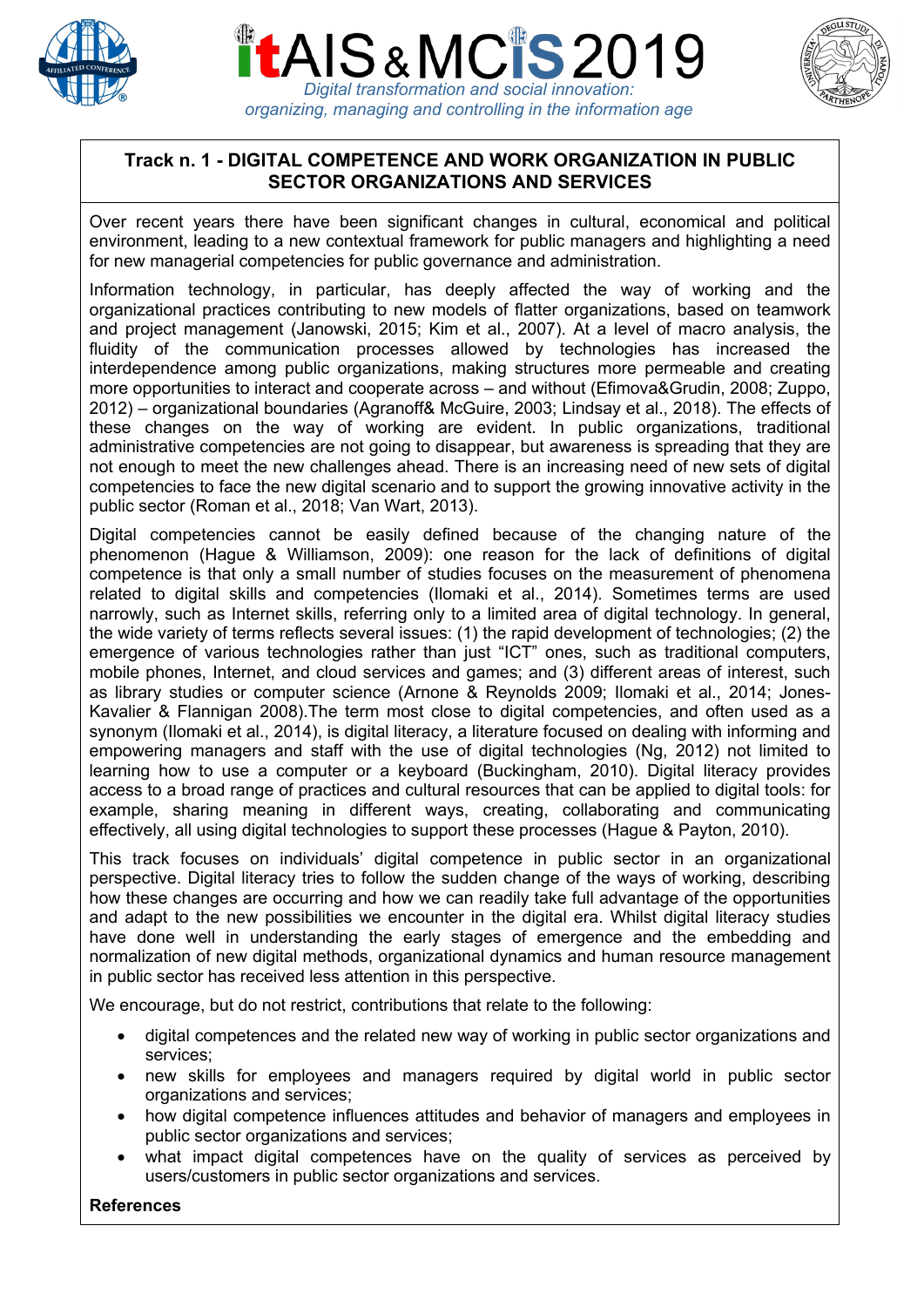





*organizing, managing and controlling in the information age*

Agranoff, R., & McGuire, M. (2003). Inside the matrix: Integrating the paradigms of intergovernmental and network management. International Journal of Public Administration, 26(12), 1401–1422. doi:10.1081/PAD-120024403.

Buckingham, D. (2010). Defining digital literacy. In Medienbildung in neuenKulturräumen (pp. 59– 71). VS VerlagfürSozialwissenschaften.

Drotner, K. (2008). Leisure is hard work: Digital practices and future competencies. Youth, identity, and digital media, 167–184.

Efimova, L., &Grudin, J. (2008). Crossing boundaries: Digital literacy in enterprises. Digital literacies: Concepts, policies, practices, 203–226.

Hague, C., & Payton, S. (2010). Digital literacy across the curriculum: Futurelab.

Janowski, T. (2015). Digital government evolution: From transformation to contextualization. Elsevier.

Karippacheril, T. G., Kim, S., Beschel Jr, R. P., & Choi, C. (Eds.). (2016). Bringing Government into the 21st Century: The Korean Digital Governance Experience. The World Bank.

Kim, H. J., Pan, G., & Pan, S. L. (2007). Managing IT-enabled transformation in the public sector: A case study on e-government in South Korea. Government Information Quarterly, 24(2), 338– 352.

Lindsay, C., Pearson, S., Batty, E., Cullen, A. M., &Eadson, W. (2018). Street-level practice and the co-production of third sector-led employability services. Policy & Politics, 46(4), 571–587. doi:10.1332/030557317X15120417452025.

Ng, W. (2012). Can we teach digital natives digital literacy?. Computers & Education, 59(3), 1065–1078. doi: 10.1016/j.compedu.2012.04.016.

Park, Y. K., Song, J. H., Yoon, S. W., & Kim, J. (2014). Learning organization and innovative behavior: The mediating effect of work engagement. European Journal of Training and Development, 38(1/2), 75–94. doi: 10.1108/EJTD-04-2013-0040.

Roman, A. V., Van Wart, M., Wang, X., Liu, C., Kim, S., & McCarthy, A. (2018). Defining E-leadership as Competence in ICT-Mediated Communications: An Exploratory Assessment. Public Administration Review. doi:10.1111/puar.12980.

Van Wart, M. (2013). Lessons from leadership theory and the contemporary challenges of leaders. Public Administration Review, 73(4), 553–565. doi:10.1111/puar.12069.

Zuppo, C. M. (2012). Defining ICT in a boundaryless world: The development of a working hierarchy. International journal of Managing Information Technology, 4(3), 13–22. doi:10.5121/ijmit.2012.4302.

### **Type of contributions invited:**

We invite contributors to explore this gap by building on organization studies that have been put forward in several scientific fields, including human resource management, motivational and behavioral theories, and the field of digital literacy. To address this academic challenge, the track invites conceptual and empirical contributions (full research papers, research-in-progress papers, experience-in-the-field reports, and case studies) to explore organizational aspects of digital and technological innovations in the management of work in public sectors and services (for example central and local administrations, public utilities, health services, etc.).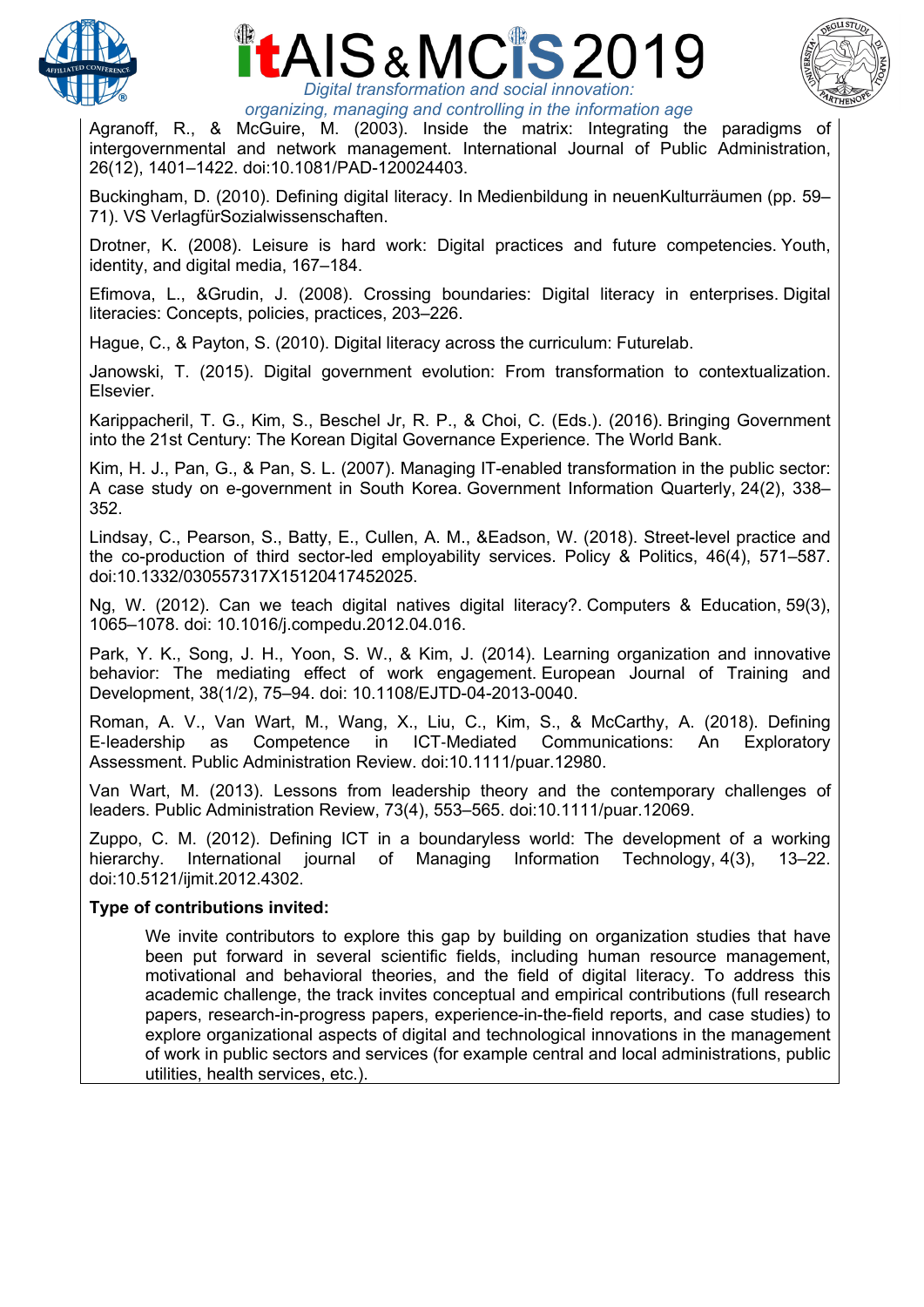

# *Digital transformation and social innovation:*



*organizing, managing and controlling in the information age*

| <b>Track Co-Chairs</b>  |                                                                                                                                                                                                                                                                                                                                                                                                                                                                                                                                                                                                                                                                                                                                                                                                                                                                                                                                                                                                                                                                                                                         |
|-------------------------|-------------------------------------------------------------------------------------------------------------------------------------------------------------------------------------------------------------------------------------------------------------------------------------------------------------------------------------------------------------------------------------------------------------------------------------------------------------------------------------------------------------------------------------------------------------------------------------------------------------------------------------------------------------------------------------------------------------------------------------------------------------------------------------------------------------------------------------------------------------------------------------------------------------------------------------------------------------------------------------------------------------------------------------------------------------------------------------------------------------------------|
| Name - Surname          | Filomena Buonocore                                                                                                                                                                                                                                                                                                                                                                                                                                                                                                                                                                                                                                                                                                                                                                                                                                                                                                                                                                                                                                                                                                      |
| Title                   | Full professor of Organization and Human Resource Management                                                                                                                                                                                                                                                                                                                                                                                                                                                                                                                                                                                                                                                                                                                                                                                                                                                                                                                                                                                                                                                            |
| E-mail                  | filomena.buonocore@uniparthenope.it                                                                                                                                                                                                                                                                                                                                                                                                                                                                                                                                                                                                                                                                                                                                                                                                                                                                                                                                                                                                                                                                                     |
| Affiliation             | University "Parthenope" of Naples, Italy                                                                                                                                                                                                                                                                                                                                                                                                                                                                                                                                                                                                                                                                                                                                                                                                                                                                                                                                                                                                                                                                                |
| Short bio               | Filomena Buonocore is Full Professor of Organization Studies and<br>Human Resource Management at the University "Parthenope" of Naples,<br>Italy. She received her PhD in Management and Organization from<br>"Parthenope" University and held visiting positions at Arizona State<br>University and Columbia University. She has taught undergraduate,<br>master's, and PhD level courses on Human Resource Management and<br>Organizational Behaviour and she is the head of the degree courses in<br>"Administration and Organization Sciences" and "Public Management".<br>Her current research interests include diversity management in<br>organizations, public management, job crafting and work–family<br>enrichment. Filomena has authored articles in Journal of Management,<br>Tourism Management, Journal of Managerial Psychology, and other<br>scholarly journals, also actively participating (also as track chair) at<br>national and international conferences (e.g., WOA, EGOS). She is<br>founder and member of the Scientific Board of ASSIOA, the Italian<br>Association of Organization Studies. |
| Name - Surname          | Rocco Agrifoglio                                                                                                                                                                                                                                                                                                                                                                                                                                                                                                                                                                                                                                                                                                                                                                                                                                                                                                                                                                                                                                                                                                        |
| Title                   | Assistant professor of Organization and Information Systems                                                                                                                                                                                                                                                                                                                                                                                                                                                                                                                                                                                                                                                                                                                                                                                                                                                                                                                                                                                                                                                             |
| E-mail                  |                                                                                                                                                                                                                                                                                                                                                                                                                                                                                                                                                                                                                                                                                                                                                                                                                                                                                                                                                                                                                                                                                                                         |
|                         | rocco.agrifoglio@uniparthenope.it                                                                                                                                                                                                                                                                                                                                                                                                                                                                                                                                                                                                                                                                                                                                                                                                                                                                                                                                                                                                                                                                                       |
| Affiliation             | University "Parthenope" of Naples, Italy                                                                                                                                                                                                                                                                                                                                                                                                                                                                                                                                                                                                                                                                                                                                                                                                                                                                                                                                                                                                                                                                                |
| Short bio               | Rocco Agrifoglio, PhD, is Assistant Professor of Management Information<br>Systems at "Parthenope" University (Naples, Italy). He has earned his<br>PhD in Management and Business Administration from the same<br>University and he has also been a visiting scholar at University of<br>Westminster (London, UK) and University of Castilla-La Mancha (Ciudad<br>Real, ES). His primary research interests are communities of practice,<br>technology acceptance and usage, IS continuance, and e-court. He has<br>participated as speakers in several international conferences and has<br>published<br>numerous papers in journals, including Technological<br>Forecasting & Social Change (TFSC), Production Planning & Control<br>(PPC), Journal of Computer Information Systems (JCIS), Information<br>Systems Management (ISM), and Behaviour & Information Technology<br>(BIT).                                                                                                                                                                                                                                |
| Name - Surname<br>Title | Antonio Giangreco<br>Full Professor in Industrial Relations                                                                                                                                                                                                                                                                                                                                                                                                                                                                                                                                                                                                                                                                                                                                                                                                                                                                                                                                                                                                                                                             |
| E-mail                  | a.giangreco@ieseg.fr                                                                                                                                                                                                                                                                                                                                                                                                                                                                                                                                                                                                                                                                                                                                                                                                                                                                                                                                                                                                                                                                                                    |
| Affiliation             | <b>IESEG School of Management</b>                                                                                                                                                                                                                                                                                                                                                                                                                                                                                                                                                                                                                                                                                                                                                                                                                                                                                                                                                                                                                                                                                       |
| Short bio               | Antonio Giangreco is Full Professor of HRM & OB and Director of Post-                                                                                                                                                                                                                                                                                                                                                                                                                                                                                                                                                                                                                                                                                                                                                                                                                                                                                                                                                                                                                                                   |
|                         | Graduate Programmes at IESEG School of Management (LEM-CNRS<br>UMR 9221), Catholic University of Lille, France. His main research<br>interests are in the area of IT driven change, resistance to change and<br>wellbeing. Among others, he published articles in The International<br>Journal of Human Resources Management, European Management<br>Management<br>European<br>Journal,<br>European<br>Review,<br>Journal<br>0t<br>Operational Research and Personnel Review.                                                                                                                                                                                                                                                                                                                                                                                                                                                                                                                                                                                                                                           |